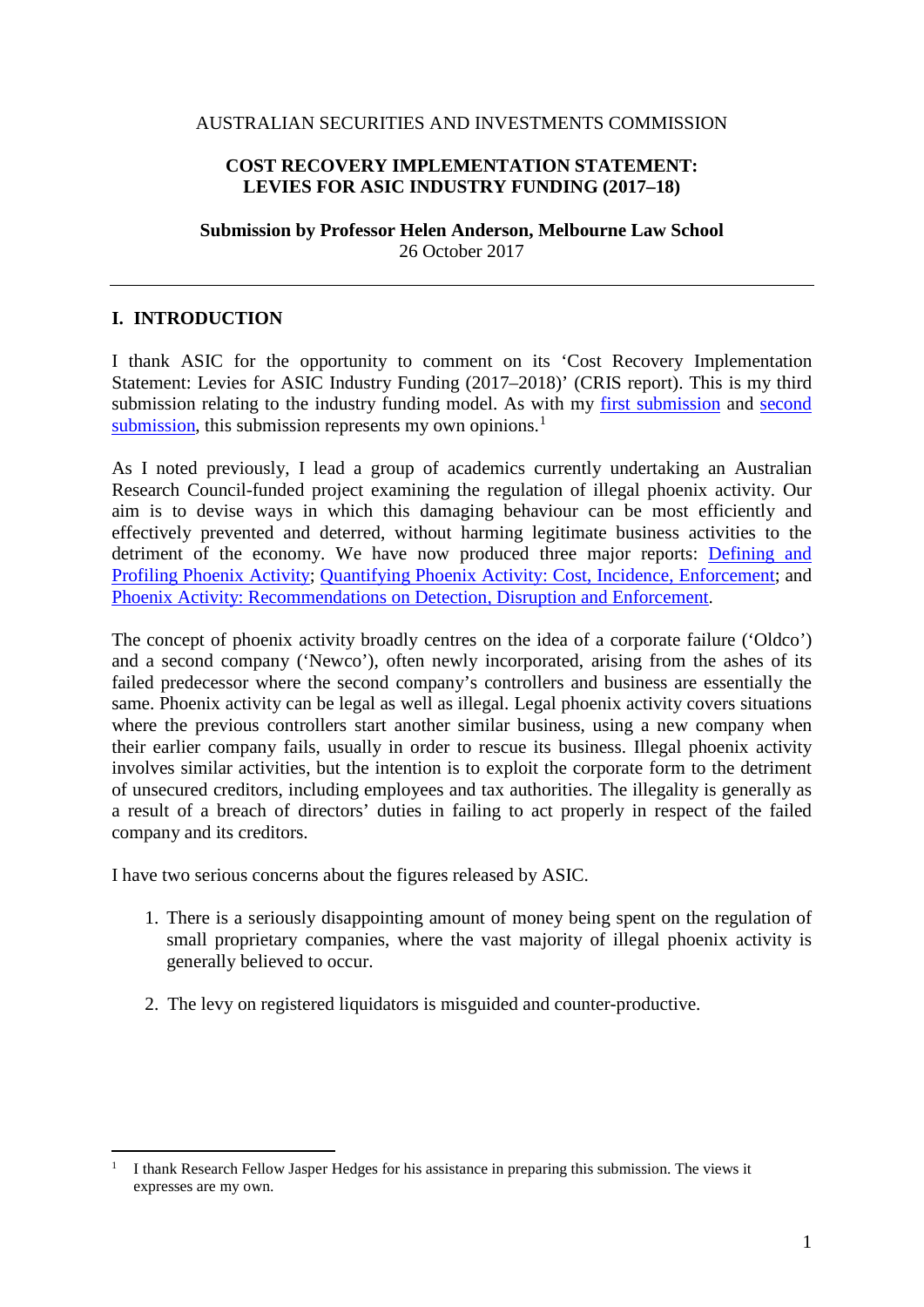## **II.THE LEVY ON SMALL PROPRIETARY COMPANIES**

Spending \$7.548 million on 2,409,919 small proprietary companies is incomprehensible. This equates to \$3.13 per company per annum. While the levies outlined in the CRIS report only account for 64% of ASIC's total budgeted resources in  $2017-18$  $2017-18$ ,<sup>2</sup> my submission is made on the assumption that the figures in the CRIS report are at least roughly representative of the total amount that ASIC intends to spend on regulating each subsector in 2017–18. From a transparency perspective, it would have been useful to know how ASIC intends to allocate the remaining 36% of the budgeted resources.

|                                 | Cost        |                           |  |
|---------------------------------|-------------|---------------------------|--|
| <b>Expense</b>                  |             | <b>Amount per company</b> |  |
| Stakeholder engagement          | \$71,000    | 2.9 cents                 |  |
| Education                       | \$14,000    | $0.6$ cents               |  |
| Guidance                        | \$82,000    | 3.4 cents                 |  |
| Surveillance                    | \$455,000   | 18.9 cents                |  |
| Enforcement                     | \$4,511,000 | \$1.872                   |  |
| Policy advice                   | \$67,000    | 2.8 cents                 |  |
| Financial capability work       | N/A         | N/A                       |  |
| Governance, central strategy    |             |                           |  |
| and policy, and central legal   | \$462,000   | 1.9 cents                 |  |
| functions                       |             |                           |  |
| IT support                      | \$471,000   | 1.95 cents                |  |
| Operations support              | \$221,000   | 9.2 cents                 |  |
| Property and corporate services | \$1,033,000 | 42.9 cents                |  |

The total of \$7.548 million allocated to small proprietary companies is broken down as follows:

In other words, even if every cent of the engagement, education and guidance expenditure was spent on informing small proprietary companies about illegal phoenix activity (itself unlikely), this would amount to 6.9 cents per company.

More concerning is that surveillance is \$455,000 per annum, or 18.9 cents per company. Perhaps this explains the fact that less than \$2 per company is then spent on enforcement (\$1.87, for a total cost of \$4.511 million). To be blunt, while I applaud the government's transparency in publishing its costing arrangements, these numbers will greatly reassure the potential illegal phoenix operators and their shady pre-insolvency advisors who assist them in their destructive schemes.

And they can also take comfort that despite the rhetoric of government in recent years about cracking down on illegal phoenix activity, the creation of the Phoenix Taskforce and similar developments, the cost of regulating small proprietary companies has apparently *decreased*. In ASIC's supporting attachment to the government's 2016 proposals paper, the levy was stated as \$5 per company for a total revenue (based on 2.1 million small proprietary companies at the time) of \$10.5 million. It was estimated that they would cost \$9.7 million to regulate.[3](#page-1-1) Yet the October 2017 CRIS report puts that cost at \$7.548 million.

**.** 

<span id="page-1-0"></span><sup>2</sup> ASIC, 'Cost Recovery Implementation Statement: Levies for ASIC Industry Funding (2017–18)' (October 2017) [6].

<span id="page-1-1"></span><sup>3</sup> ASIC, 'Proposed Industry Funding Model for ASIC: Supporting Attachment to the Government's Proposals Paper' (November 2016) [65].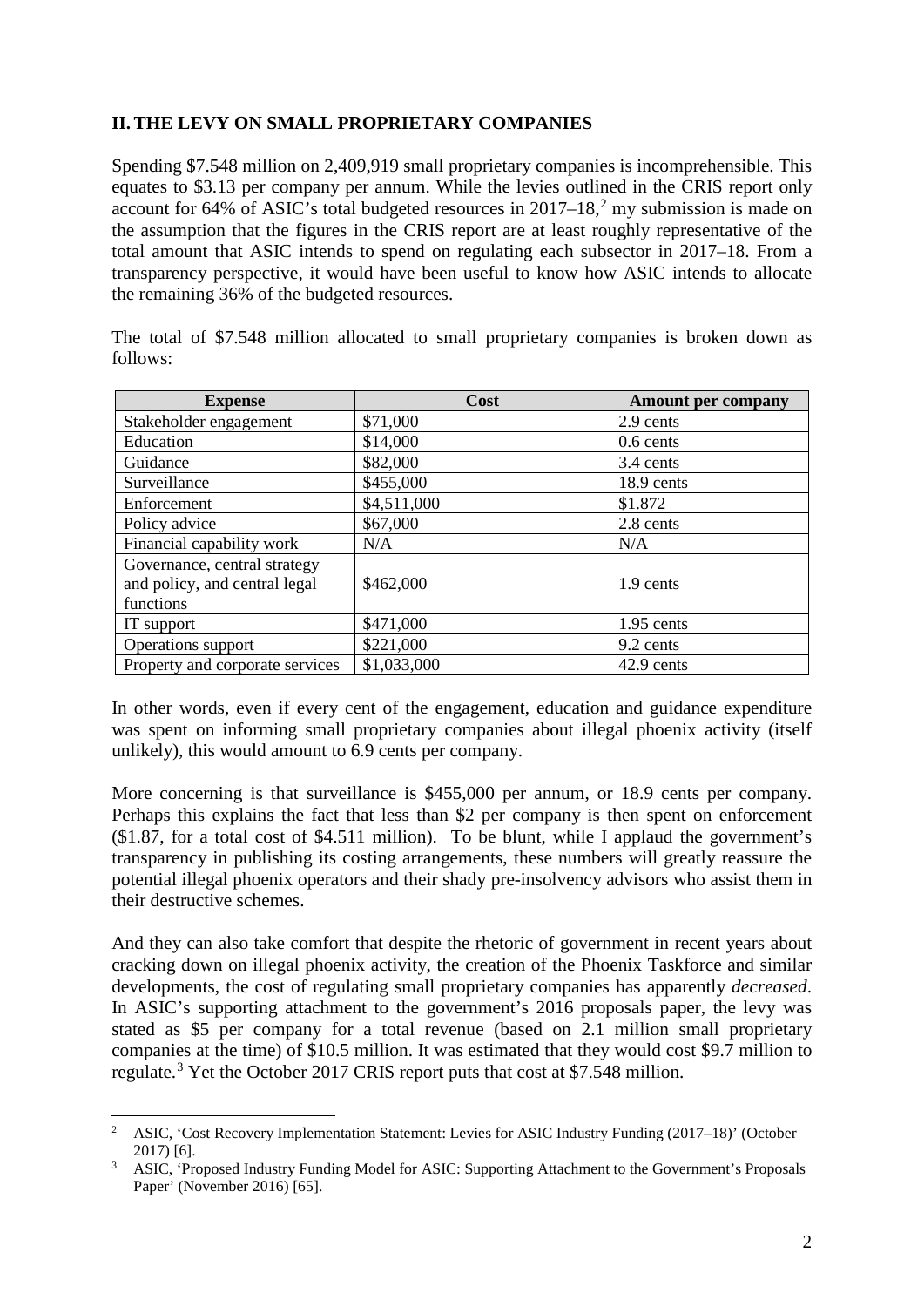It would appear that the cost recovery system and subsequent budget have not considered the impact of illegal phoenix activity. ASIC's 2016 supporting attachment stated:

The level of supervision depends on the scale of potential harm to investors or consumers and the impact on the integrity and reputation of Australian financial markets. For example, ASIC dedicates *a significantly large amount of regulatory effort to publicly listed, disclosing entities compared with small proprietary companies, as publicly listed, disclosing entities have the potential to cause greater harm to investors and the reputation of Australia's financial markets*. [4](#page-2-0)

This statement ignores estimates such as the one by PwC in 2012 that put the cost of illegal phoenix activity at between \$1.78 and \$3.19 billion per annum.<sup>[5](#page-2-1)</sup> It is also inconsistent with data showing that small and medium sized businesses have a significant impact on the Australian economy. Small businesses with fewer than 20 employees account for 34.9% of industry value added (IVA) and employ 44.3% of non-financial private sector employees (data from 2015–16). [6](#page-2-2) Medium-sized businesses with 20 to 199 employees account for 22.5% of IVA (data from  $2013-14$ )<sup>[7](#page-2-3)</sup> and 24.3% of non-financial private sector employment (data from 2010–2011).<sup>[8](#page-2-4)</sup> Together, small and medium sized businesses account for about 57% of IVA and 68% of non-financial private sector employment.

Given the significant economic influence of smaller businesses, it is not necessarily true that publicly listed entities have the potential to cause greater economic harm than smaller entities. It is true that a *single* public company has the potential to cause greater harm than a *single* smaller entity. However, in *aggregate* terms, the small-to-medium sector may have the potential to cause equally great, if not greater, economic harm, particularly given that this sector is subject to more lenient disclosure and reporting requirements, which makes any misconduct less visible.

It seems absurd that on one hand, the government is (rightly) lamenting the enormous amount of tax revenue lost to illegal phoenix activity per annum and the costly increased reliance on the Fair Entitlements Guarantee, then on the other hand, skimping on spending money where it has the greatest chance of stopping illegal phoenix activity in its tracks.

To say that this approach is penny-wise and pound foolish is an understatement.

# **III. THE LEVY ON REGISTERED LIQUIDATORS**

In contrast to the 'hands off' approach taken to small proprietary companies – some of which are the actual *perpetrators* of illegal phoenix activity – the 711 registered liquidators are both

**.** 

<span id="page-2-0"></span><sup>4</sup> Ibid [58] (emphasis added).

<span id="page-2-1"></span><sup>5</sup> Fair Work Ombudsman and PricewaterhouseCoopers, 'Phoenix Activity: Sizing the Problem and Matching Solutions' (June 2012) iii.

<span id="page-2-2"></span><sup>6</sup> Treasury (Cth), *National Small Business Statistics* (4 August 2017) [<https://static.treasury.gov.au/uploads/sites/1/2017/09/SB\\_data\\_card.pdf>](https://static.treasury.gov.au/uploads/sites/1/2017/09/SB_data_card.pdf).

<span id="page-2-3"></span><sup>7</sup> Parliamentary Library (Cth), *Statistical Snapshot: Small Business Contribution to Economic Performance in Australia* (2 December 2015) Note below Table 1  $\langle$ https://www.aph.gov.au/About\_Parliament/Parliamentary\_Departments/Parliamentary\_Library/pubs/rp/rp1<br>516/Perform>

<span id="page-2-4"></span><sup>&</sup>lt;sup>8</sup> Treasury (Cth), *Australian Small Business – Key Statistics and Analysis* (1 December 2012) Figure 11 [<https://treasury.gov.au/publication/australian-small-business-key-statistics-and-analysis/>](https://treasury.gov.au/publication/australian-small-business-key-statistics-and-analysis/).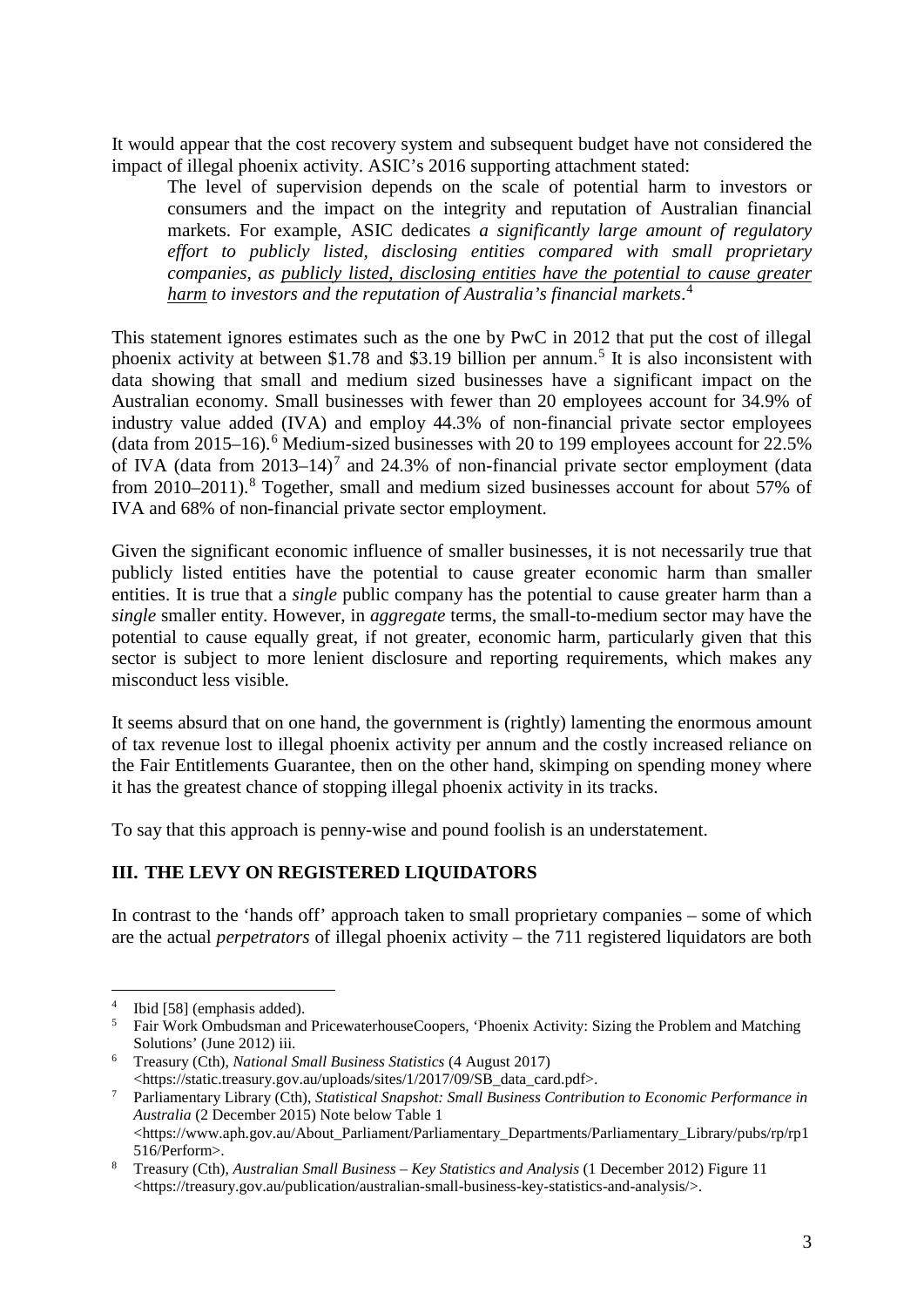heavily regulated<sup>[9](#page-3-0)</sup> and charged for the privilege. It is interesting to compare the regulation costs to small proprietary companies:

| <b>Expense</b>                                                                   | <b>Total cost for</b><br>liquidators | <b>Total cost</b><br>for small<br>proprietary<br>companies | <b>Difference</b><br>in total<br>cost for<br>liqs vs cos | Cost per<br>liquidator | <b>Cost per</b><br>small<br>proprietary<br>company | <b>Difference</b><br>in cost per<br>liquidator<br>vs company |
|----------------------------------------------------------------------------------|--------------------------------------|------------------------------------------------------------|----------------------------------------------------------|------------------------|----------------------------------------------------|--------------------------------------------------------------|
| Stakeholder<br>engagement                                                        | \$150,000                            | \$71,000                                                   | \$79,000                                                 | \$210.97               | 2.9 cents                                          | \$210.94                                                     |
| Education                                                                        | \$37,000                             | \$14,000                                                   | \$23,000                                                 | \$52.04                | 0.6 cents                                          | \$52.03                                                      |
| Guidance                                                                         | \$198,000                            | \$82,000                                                   | \$116,000                                                | \$278.48               | 3.4 cents                                          | \$278.45                                                     |
| Surveillance                                                                     | \$1,094,000                          | \$455,000                                                  | \$639,000                                                | \$1,538.68             | 18.9 cents                                         | \$1,538.49                                                   |
| Enforcement                                                                      | \$3,666,000                          | \$4,511,000                                                | $-$ \$845,000                                            | \$5,156.12             | \$1.872                                            | \$5,154.25                                                   |
| Policy advice                                                                    | \$162,000                            | \$67,000                                                   | \$95,000                                                 | \$227.85               | 2.8 cents                                          | \$227.82                                                     |
| Financial<br>capability work                                                     | N/A                                  | N/A                                                        | N/A                                                      | N/A                    | N/A                                                | N/A                                                          |
| Governance,<br>central strategy<br>and policy, and<br>central legal<br>functions | \$878,000                            | \$462,000                                                  | \$416,000                                                | \$1,234.88             | 1.9 cents                                          | \$1,234.69                                                   |
| IT support                                                                       | \$1,292,000                          | \$471,000                                                  | \$821,000                                                | \$1,817.16             | 1.95 cents                                         | \$1,816.96                                                   |
| Operations<br>support                                                            | \$631,000                            | \$221,000                                                  | \$410,000                                                | \$887.48               | 9.2 cents                                          | \$887.39                                                     |
| Property and<br>corporate<br>services                                            | \$1,622,000                          | \$1,033,000                                                | \$589,000                                                | \$2,281.29             | 42.9 cents                                         | \$2,280.86                                                   |

To highlight the most important of these statistics, the government is charging 711 registered liquidators \$10.196 million, which is \$2.648 million more than it is charging the 2,409,919 small proprietary companies. And on average, \$5,156 per annum per liquidator is to be passed on to *all* registered liquidators for the costs of enforcement against a small handful of wrongdoers. The far right-hand column of the table above shows that, for every category of expense, the cost per liquidator is vastly more than the cost per small proprietary company.

## **I have three major concerns about an approach which seems to imply that focusing regulatory efforts on registered liquidators will tackle the wrongdoing of small proprietary companies when they are insolvent.**

## 1. *Not all insolvent companies end up liquidated*

ASIC's senior executive leader in charge of insolvency practitioners, Adrian Brown, provided me with data that indicates that about 37,600 companies are deregistered by ASIC every year for failing to lodge documents and pay fees.<sup>[10](#page-3-1)</sup> This dwarfs the number of companies that enter liquidation – for example,  $6,235$  companies in 2016–17.<sup>[11](#page-3-2)</sup>

Illegal phoenix activity by its nature generally involves stripping assets out of a company and leaving it with no money to pay for a liquidator. It often involves throwing away books and records. Many of these companies are likely to be abandoned, as ASIC itself and even its

**.** 

<sup>9</sup> *Insolvency Law Reform Act 2016* (Cth).

<span id="page-3-1"></span><span id="page-3-0"></span><sup>&</sup>lt;sup>10</sup> Email from Adrian Brown to Helen Anderson, 18 March 2016.

<span id="page-3-2"></span><sup>&</sup>lt;sup>11</sup> ASIC, 'Australian Insolvency Statistics: Series 1 – Companies Entering External Administration, January 1999–August 2017' (October 2017), Table 1.3 . This figure has been calculated by aggregating the annual figures for '[c]ourt wind-up', 2,432, and '[c]reditors wind-up', 3,803, in 2016–17.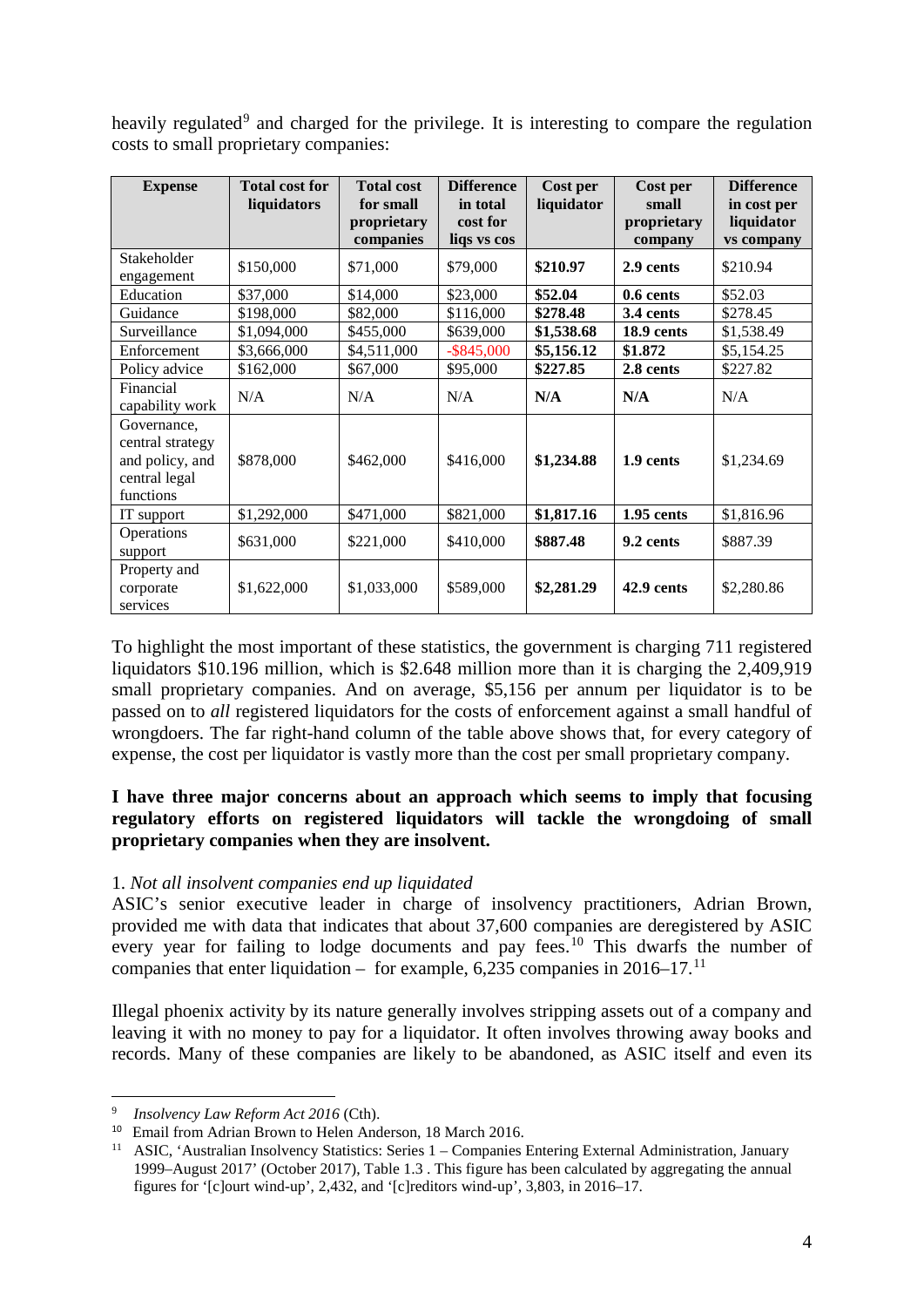predecessor two decades ago have both recognised.[12](#page-4-0) Creditors are unlikely to throw good money after bad and pay for a liquidator, especially when they can guess that all the money is gone, so they walk away.

This leads to two conclusions:

- Liquidators are not to be blamed for illegal phoenix activity that occurs in these circumstances and the government cannot expect that an increased levy on liquidators will somehow make the abandoned company issue go away; and
- ASIC's small proprietary companies expenditure should be increased to make abandoned companies a focus of investigation and enforcement. These directors have breached their duties. Civil penalty actions are available. Use them.

# 2. *Not all pre-insolvency advisors are registered liquidators*

## The CRIS report states that

**.** 

Our focus will be on independence (especially the adequacy of disclosure in declarations of relevant relationships), remuneration disclosure, and disrupting the activities of professional facilitators (including pre-insolvency advisers).<sup>[13](#page-4-1)</sup>

The first two are legitimate matters, and there are undoubtedly some registered liquidators who have given improper advice that led to illegal phoenix activity. However, pre-insolvency advisors can also be:

- lawyers in firms, large and small recall the case against Timothy Somerville as an accessory to directors' duties breaches, who was a lawyer;
- accountants in firms, large and small the notorious Phillip Whiteman, raided by both ASIC and the ATO, ran AHW Solicitors, A&S Services, Bolton & Swan Solicitors and DNV Accountants; and
- completely unregulated and possibly unqualified 'business advisors' note the case against Stephen Hall and 'Eagle Business Solutions', a thinly veiled reference to phoenix activity if ever there was one.

The aim of the industry funding model, which the CRIS report notes at [10], is to ensure that the costs of the regulatory activities undertaken by ASIC are borne by those creating the need for regulation, rather than Australian taxpayers.

Charging only registered liquidators with respect to the activities of all pre-insolvency advisors clearly does not reflect that aim, and is unfair.

<span id="page-4-0"></span><sup>&</sup>lt;sup>12</sup> Australian Securities Commission, 'Project One: Phoenix Activities and Insolvent Trading – Public Version' (Research Paper 95/01, 13 May 1996) 75: 'Importantly it would appear that approximately 92% of Phoenix companies are deregistered under the ASC's section 574 program [the predecessor to s 601AB of the Corporations Act]. **Effectively the ASC is unintentionally assisting Phoenix offenders to escape prosecution and detection by deregistering the company and closing off the trail.** This is particularly the case in circumstances where debts may be many, but small and no creditor action is taken to place the company under administration.'

<span id="page-4-1"></span><sup>&</sup>lt;sup>13</sup> ASIC, 'Proposed Industry Funding Model for ASIC: Supporting Attachment to the Government's Proposals Paper' (November 2016) [107].